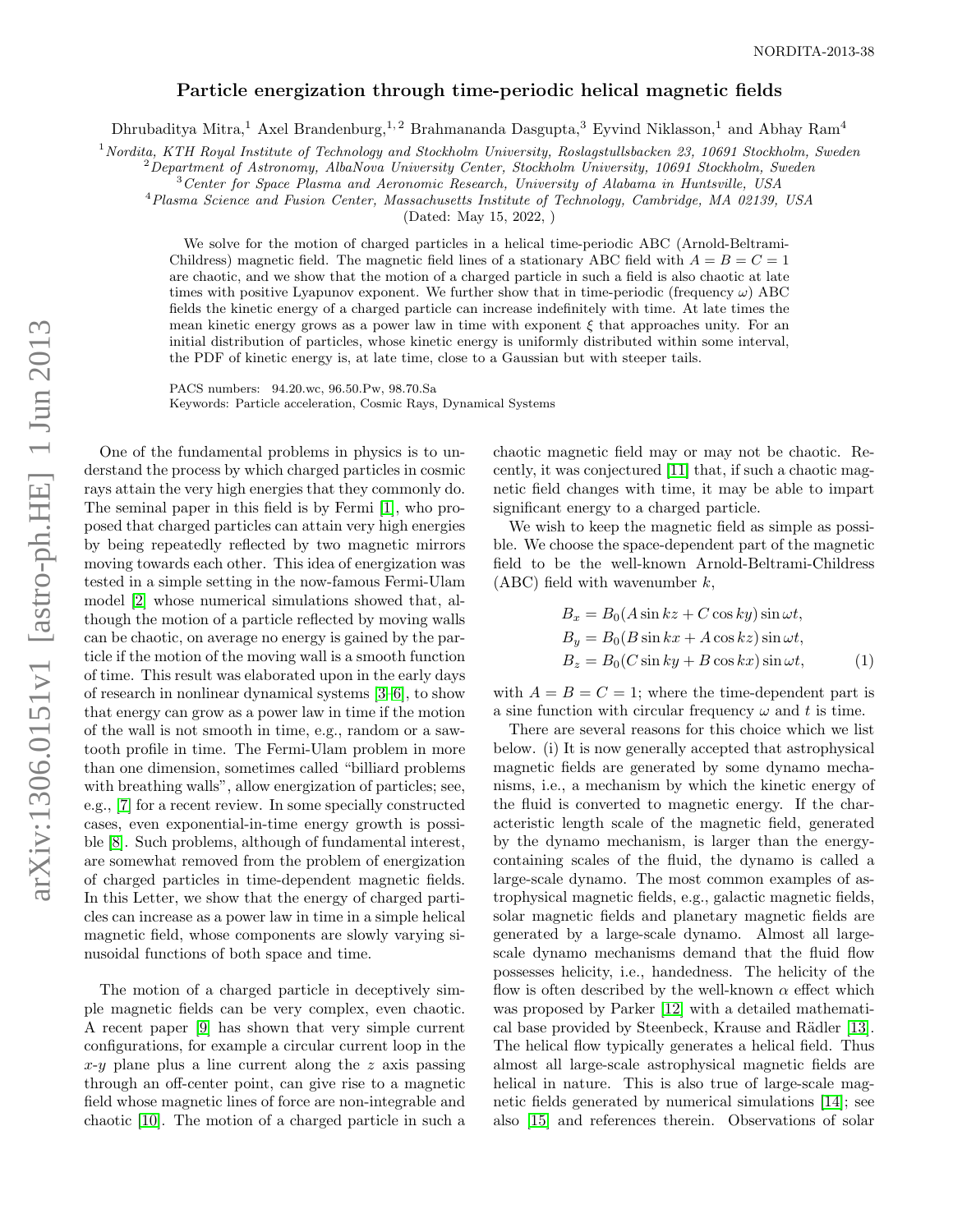magnetic flares also show the helical nature of magnetic field ejected from the Sun [\[16\]](#page-4-9). The helical nature of the magnetic field carried by the solar wind has also been observed [\[17\]](#page-4-10). Hence the study of the motion of charged particles in helical magnetic fields is of fundamental importance in astrophysics. A typical model of a helical function in three dimensions is the ABC function. (ii) The streamlines of the ABC flow, for  $A = B = C = 1$ , has been demonstrated to be chaotic [\[18\]](#page-4-11), which implies that the magnetic lines of force of ABC magnetic field are also chaotic. (iii) The ABC function is an eigenfunction of the curl operator. Hence it is easy to solve Maxwell's equations to obtain the electric field generated by the time-dependent part of the ABC field.

Through Maxwell's equations, the time-varying ABC field shall generate a fluctuating electric field, given by

$$
\nabla \times \boldsymbol{E} = -\frac{\partial \boldsymbol{B}}{\partial t} \n= \boldsymbol{B}\omega \cos \omega t.
$$
\n(2)

Here,  $\boldsymbol{E}$  is the electric field, which is given by

$$
E = -\frac{\omega}{k} B \cos \omega t.
$$
 (3)

In addition, we assume that  $\omega/k \ll c$ , where c is the speed of light. Hence we can safely ignore the displacement current in Maxwell's equations of electrodynamics. We further assume the particle to be non-relativistic hence its equations of motion are given by Newton's second law of motion

<span id="page-1-2"></span>
$$
\dot{\boldsymbol{x}} = \boldsymbol{v}, \n\dot{\boldsymbol{v}} = \frac{q}{m} (\boldsymbol{E} + \boldsymbol{v} \times \boldsymbol{B}).
$$
\n(4)

Here and henceforth, the dot denotes a time derivative. We solve for  $N_p = 409600$  copies of this six dimensional dynamical system, each with different initial position and velocity chosen randomly from two identical independent uniform distributions. We use a fourth order Runge-Kutta method with fixed step size [\[19\]](#page-4-12) as our time-stepping algorithm. This algorithm is not energyconserving by construction. However we have checked that, in practice, energy conservation is satisfied with a high degree of accuracy [\[20\]](#page-4-13).

Let us first study the properties of trajectories of particles for the case in which the magnetic field is constant in time. In this case the gyroradius of the particle,

$$
r_{\rm c} = \frac{v}{\omega_{\rm c}},\tag{5}
$$

where  $v$  is the magnitude of the velocity of the particle, and  $\omega_c$  is the gyro-frequency,

$$
\omega_{\rm c} = \frac{qB_0}{m},\tag{6}
$$

is constant in time, because the energy of the particle is conserved. Let us first consider the case  $r_c \ll 2\pi/k$ 

with  $k$  being the characteristic wavenumber of the magnetic field. In this case, for times  $t \ll t_{trans} = 1/(kv)$  the particles move with almost constant velocity and their motion is not random. Here,  $t_{trans}$  is the time it takes a typical particle to go a distance equivalent to the wavelength of the magnetic field. Hence, the mean-square displacement of the particles obeys

<span id="page-1-1"></span>
$$
\langle r^2 \rangle \sim t^2 \quad \text{for } t \ll t_{\text{trans}}.\tag{7}
$$

In the other limit,  $r_c \gg 2\pi/k$ , the particles encounter significant change in the magnetic field even within one gyro-orbit. Hence, we expect non-trivial behavior in this regime. The mean-square displacement as a function of time, in log-log scale, is plotted in Fig. [1.](#page-1-0) For short times, Eq. [\(7\)](#page-1-1) is indeed verified; for large times we find that the mean-square displacement grows approximately linearly with time (slope of the fit is 1.1), i.e., Brownian motion is observed.



<span id="page-1-0"></span>FIG. 1. Average displacement  $\langle r^2 \rangle$  as a function of time for particles in a stationary ABC magnetic field ( $\omega = 0$ ). The two straight lines to the left and right of the curve are fits with slopes 1.9 and 1.1, respectively.

Whether or not chaotic trajectories exist in this system (i.e., with stationary magnetic field) can be investigated by studying the tangent system,

$$
\dot{\delta x} = \delta v,
$$
  
\n
$$
\dot{\delta v} = \frac{q}{m} [(\delta x \cdot \nabla) \mathbf{E} + \mathbf{v} \times (\delta x \cdot \nabla) \mathbf{B} + \delta v \times \mathbf{B}].
$$
 (8)

This dynamical system clearly depends on the trajectory in phase space given by  $x(t)$ ,  $v(t)$ . It is possible to solve this system for each trajectory given by the solutions of Eq. [\(4\)](#page-1-2). For each such trajectory one can calculate the quantity

<span id="page-1-3"></span>
$$
\Lambda = \lim_{t \to \infty} \ln \frac{|\delta x(t)|}{|\delta x(0)|},\tag{9}
$$

which is the largest Lyapunov exponent for that particular trajectory. Each trajectory is then labeled by the initial choice of position and velocity. For a set of random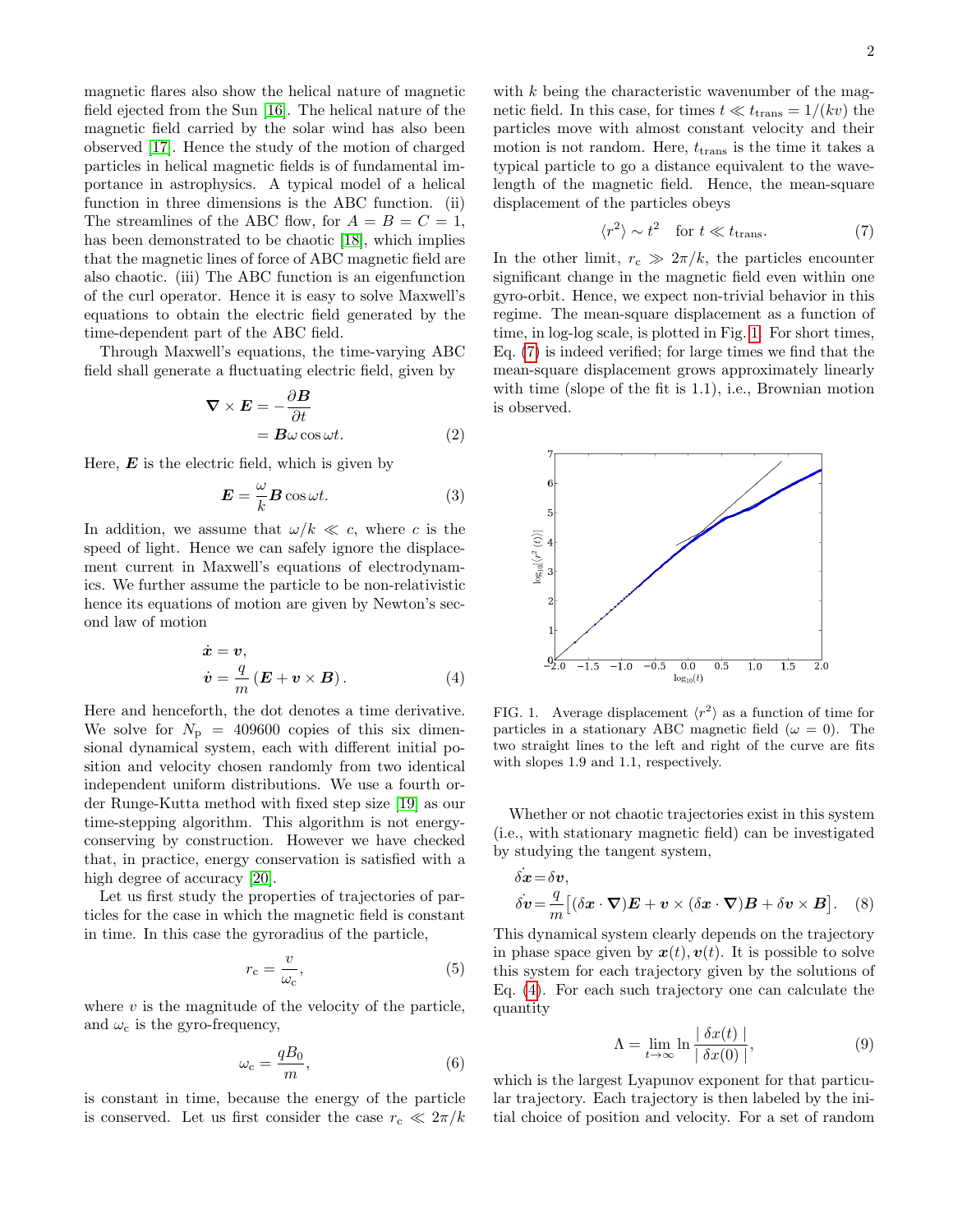initial conditions, we have calculated the probability density function (PDF),  $\mathcal{Q}(\Lambda)$ . In Fig [2](#page-2-0) we plot  $\mathcal{Q}(\Lambda)$  for two different time differences. The two PDFs are quite close, and both of them are Gaussian with a positive mean. Hence, we conclude that at large time,  $\mathcal{Q}(\Lambda)$  is Gaussian with a positive mean, i.e., the dynamical system [\(4\)](#page-1-2) even with a time-independent magnetic field, which also implies zero electric field, has chaotic trajectories.



<span id="page-2-0"></span>FIG. 2. The PDF  $\mathcal{Q}(\Lambda)$  of the Lyapunov exponents, defined in Eq. [\(9\)](#page-1-3), for two time differences,  $\omega_c \delta t = 92$  (filled symbols) and 130 (squares).

Now let us study the case with a time-periodic magnetic field. We limit ourselves to the case where  $\omega/\omega_c$ is very small and  $\omega/k$  remains equal to unity. In other words, we consider a magnetic field that varies slowly in both space and time.

A typical path is shown in Fig. [3](#page-2-1) and in Fig. [4](#page-3-4) we show the growth of kinetic energy averaged over the total number of particles,

$$
\mathcal{E}(t) \equiv \langle v^2 \rangle. \tag{10}
$$

At short times,  $\mathcal{E}(t)$  behaves as  $t^2$ , but at later time goes like  $t^{\xi}$  with an exponent  $\xi$  that is not universal but depends on  $\omega$ . The gyro-radius of the charged particle grows with time as energy grows. Figure [4](#page-3-4) shows that the first stage of the growth, over which energy grows as  $t^2$ , continues till the gyroradius becomes of the same order as the characteristic scale of the ABC field. The growth at these short times can be understood by reminding ourselves that for  $kr_c \ll 1$ , a particle does not encounter significant spatial change in the magnetic field. As  $\omega/\omega_c$  is small, the particle effectively moves under a constant force (the electric field), hence its energy grows quadratically with time. At later times, the growth slows down to  $t^{\xi}$  where the exponent  $\xi$  for different values of  $\omega$  is given in table [I.](#page-2-2) We find that, as  $\omega/\omega_c \rightarrow 0$ ,  $\xi$  approaches unity. This shows that the process we observe can be interpreted as a sub-diffusive process in momentum space. In real space, we simultaneously find that the

<span id="page-2-2"></span>TABLE I. The table shows how the exponent  $\xi$  depends on the frequency of the magnetic field  $\omega$ . We study the limit where the magnetic field changes very slowly. For all the runs,  $q/m = 1$ ,  $\omega_c = 1$  and  $\omega/k = 1$ . As  $\omega/\omega_c \rightarrow 0$ ,  $\xi$  approached unity. The values of  $\xi$  for smaller  $\omega$  has larger error as these runs have not ran as long as the first two runs.

|               | Run R1 R2 R3 R4 |                             |     |
|---------------|-----------------|-----------------------------|-----|
| $\omega$      |                 | $1/10$ $1/16$ $1/32$ $1/64$ |     |
| $\mathcal{E}$ |                 | $0.45$ 0.77 0.8             | 0.9 |

mean-square displacement is proportional to  $t<sup>4</sup>$  for small time and goes as  $t^2$  for large time. A representative plot of the mean-square displacement as a function of time is given in Fig. [5.](#page-3-5)

We further study the PDF of energies of particles with different random initial conditions; see inset of Fig. [6.](#page-3-6) The PDF of  $v_x$  is also plotted in log-lin scale in Fig. [6.](#page-3-6) For small values of its argument this PDF is well approximated by a Gaussian, i.e., the PDF of energy would be a Maxwellian, but for large values of its argument the PDF is sub-Gaussian.



<span id="page-2-1"></span>FIG. 3. A typical track of a particle in the magnetic field.

In this Letter we have shown that a helical magnetic field with sinusoidal spatio-temporal dependence can energize particles. The energization behavior is a power law in time and, given enough time, can energize the particles to very high energies where the relativistic effects start becoming important [\[21\]](#page-4-14). In particular, in our simulations we observe the mean energy of the particles to grow by six orders of magnitude. This can potentially be a mechanism by which cosmic ray particles can accelerate to very high energies.

The chaotic nature of particle trajectories plays a crucial role in our model. If we change the ABC field such that  $A = B = 0$  and  $C = 1$  then we know that the magnetic lines of force are integrable and non-chaotic. In such a field, we do observe energization for short times, but at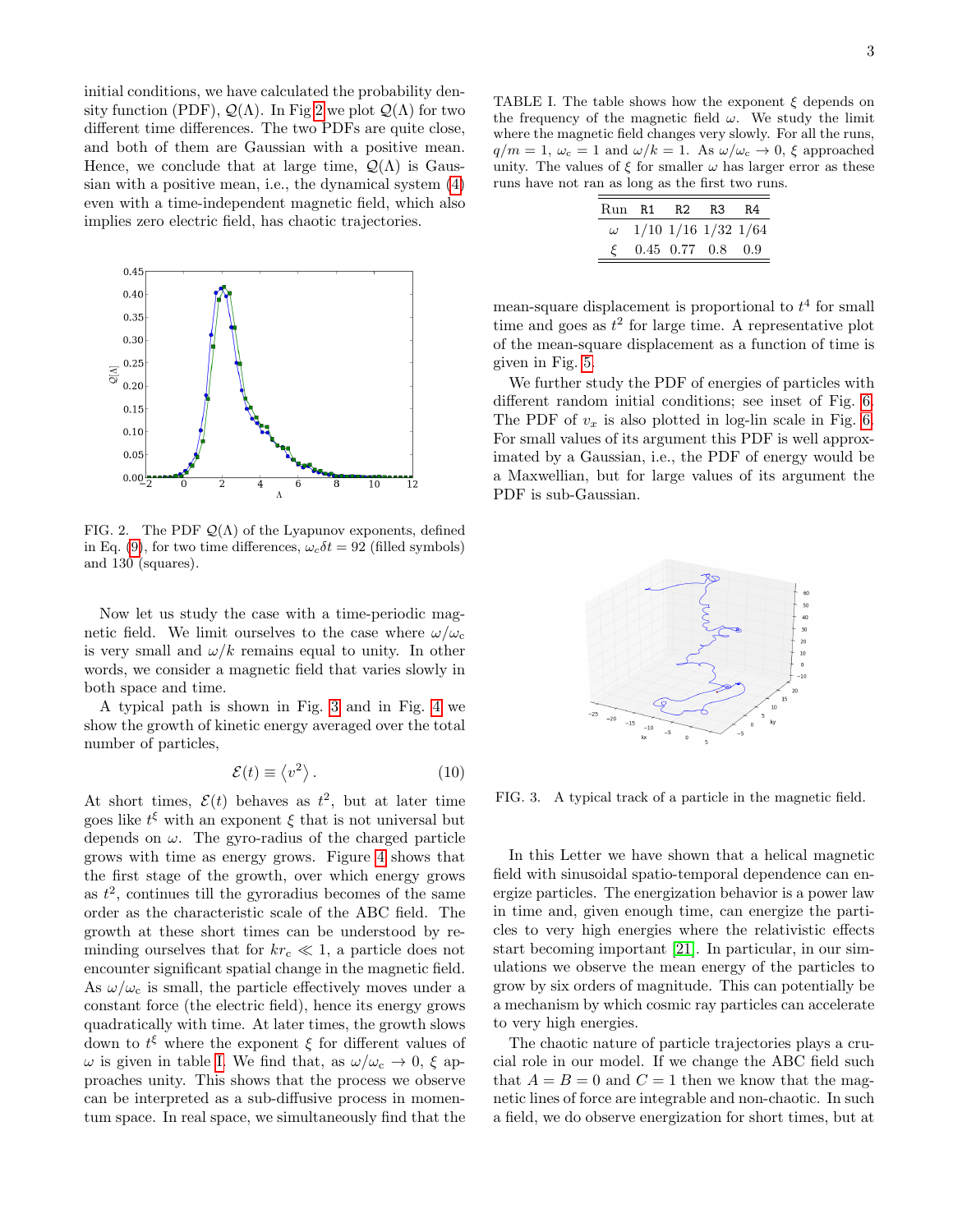

<span id="page-3-4"></span>FIG. 4. Mean energy of the particles as a function of time for run R2; see Table [I.](#page-2-2) The two straight lines are fits (in leastsquare sense) with slopes 1.95 and 0.77 for small  $t$  and large t, respectively.



<span id="page-3-5"></span>FIG. 5. Plot of the mean square displacement of the particles as a function of time, for run R2. The two straight lines are the fits (in least-square sense) with slopes 3.9 and 2.1 for small  $t$  and large  $t$ , respectively.

large times no systematic gain in energy is observed.

The problem of particle acceleration by random collisions has been studied extensively. A significant part of existing literature is on second order Fermi acceleration where a particle is accelerated by collision with randomly distributed (in phase space ) centers of collisions. The input "randomness" is a crucial ingredient of such models which often shows diffusive properties in both real and momentum space [\[22\]](#page-4-15). By contrast, our input parameters are deterministic and the chaotic behavior of the problem is self-generated. We obtain sub-diffusive behavior  $(\xi < 1)$  in momentum space at large time. The PDF of energies of cosmic rays follows an inverse power law, while in our model the PDF of energies at large times becomes Gaussian with steeper tails. Additional ingredi-



<span id="page-3-6"></span>FIG. 6. Plot of the log of PDF  $P$  of the x component of velocity of the particles at  $\omega t = 100$ . The abscissa is norvelocity of the particles at  $\omega t = 100$ . The abscissa is nor-<br>malized by  $\sqrt{2\mathcal{E}}$  at the same time. Figure [4](#page-3-4) shows that by this time  $\mathcal E$  has grown by more than five orders of magnitude compared to its initial value. The continuous line is a the function (parabola),  $f(x) = C - x^2/\sigma^2$  with  $C = -0.155$  and  $\sigma = 1.25$ . The inset shows the PDF F of kinetic energy  $(v^2)$ at the same instant of time.

ents, e.g., sudden and random change in the phase of the magnetic field may be able to better model the PDF of energies. Such improvements are outside the scope of the present work. What is truly remarkable in our model is that a deceptively simple magnetic field with a dynamics that is smooth in time is able to energize particles to indefinitely high energies.

We thank Caspian Berggren for early contributions to this work, which was supported in part by the European Research Council under the AstroDyn Research Project No. 227952 (AB and DM) and the Swedish Research Council under grant 2011-542 (DM). BD acknowledges partial financial support from NSF grant AGS-1062050. He is also thankful to Jacob Heerikhuisen and Gang Li for critical comments and to Gary Zank for his interests and support. EN thanks NORDITA for hospitality. He has been partially supported by the Research Academy for Young Scientists (RAYS). AR was partially supported by US Department of Energy grant number DE-FG02- 91ER54109.

- <span id="page-3-0"></span>[1] E. Fermi, Phys. Rev. 75, 1169 (1949).
- <span id="page-3-1"></span>[2] S. Ulam, in 4th Berkeley Symp. on Math. Stat. and Prob. (1961).
- <span id="page-3-2"></span>[3] G.M. Zaskavskii and B.V. Chirikov, Soviet Physics Doklady 9, 989 (1965).
- [4] A. Brahic, Astronomy and Astrophysics 12, 98 (1971).
- [5] M.A. Lieberman and A.J. Lichtenberg, Phys. Rev. A 5, 1852 (1972).
- <span id="page-3-3"></span>[6] A. J. Lichtenberg and M. A. Lieberman, Regular and